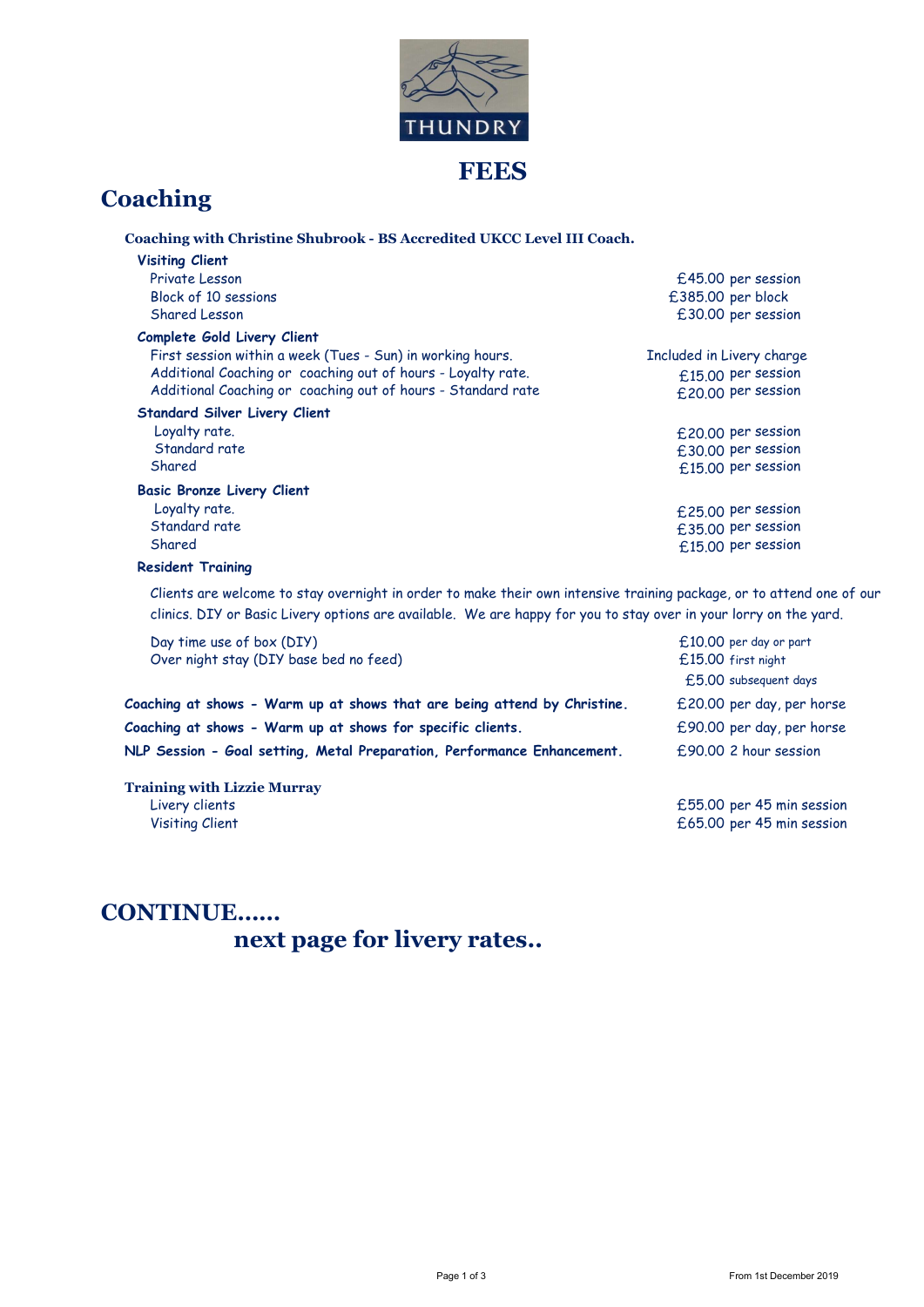

## **Livery**

We offer three grades of livery service. A full comparison can be found on our web site or sent to you on request. All livery services benefit from;

quality high fibre low starch feed, shavings bed, haylage, six feed times a day, late check, Horsewalker, lunge pen, jump field, indoor school, individual turn out, discounted coaching with resident BS Approved UKCC Level III coach, trailer/lorry parking, shower, tea/coffee, rider lounge, Wi-Fi, alarmed tack room.

We offer a Loyalty Rate to our clients that have been with us continually for 9 months or more and agree to a three month notice period.

#### Complete Gold Livery Service

Inclusive of; all exercise & turn out, clipping & trimming, daily full groom, bathing, a coaching session, washing horse kit, daily tack cleaning, deep tack cleaning, liaison with vets/phyiso/farrier, first aid, work management & mentoring, rehab program.

| Loyalty Rate, three months notice - | $£320.00$ per week |
|-------------------------------------|--------------------|
| one months notice -                 | £330.00 per week   |

#### Standard Sliver Livery Service

Inclusive of; turn out, horse walker, 1 ground work session, trimming, daily full groom, bathing, washing horse kit, daily tack cleaning, deep tack cleaning, liaison with vets/phyiso/farrier, routine first aid.

| Loyalty Rate, three months notice - | £265.00 per week |
|-------------------------------------|------------------|
| one months notice -                 | £280.00 per week |

#### Basic Bronze Livery Service

Loyalty Rate three months notice - **£215.00** per week Inclusive of; leg stretch via turn out or horsewalker in one half of the day, care on the horses day off (flick off, turn out, horsewalker), 'wipe off' of bridle, daily washing of work boots, appropriate rug changes.

| one months notice - | £230.00 per week |
|---------------------|------------------|

#### Additional Service for Bronze & Sliver Livery Clients.

We offer our Bronze & Sliver Livery clients additional services. We can transfer the horse to Complete Gold Livery to provide cover for a period of a week or more, this will not include clipping.

We ask that these be booked in advance so any additional staff can be allocated.

Addition Charge to Basic Bronze Livery

| Day's cover with exercise (lunging or ridden) - includes full groom, first aid.                | £35.00          | per day                 |
|------------------------------------------------------------------------------------------------|-----------------|-------------------------|
| Day's cover, no exercise - additional Walker and/or turn out - includes 'flick                 | f.25.00         | per day                 |
| off' aroom first aid                                                                           |                 |                         |
| Clipping                                                                                       | f.65.00         | per clip                |
| Dealing with vet phyiso etc.                                                                   | £20.00          | per 1 hour or part of.  |
| Additional staff time (e.g. for administering first aid)                                       | £20.00          | per 30 mins or part of. |
| Addition Charge to Standard Silver Livery                                                      |                 |                         |
| Standard Sliver Livery day's cover for exercise (lunging or ridden)                            | £15.00          | per day                 |
| Clipping                                                                                       | £45.00          | per clip                |
| <b>Additional Services.</b>                                                                    |                 |                         |
| Liaison with Vet, Farrier, Physio etc. off site (e.g. accompanying horse to vet for x-<br>ray) | £60.00 per hour |                         |